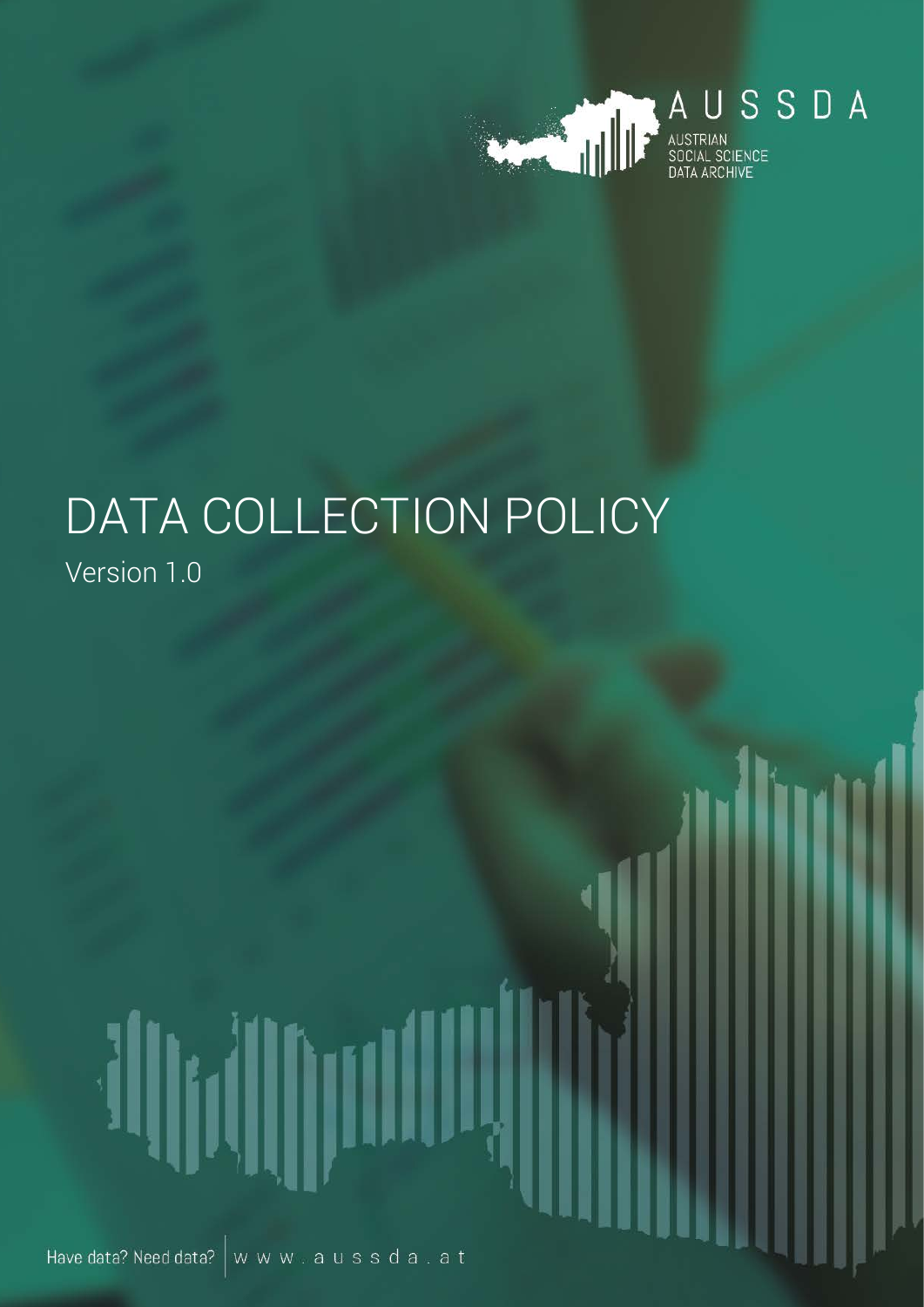

| <b>Date</b>               | 01.04.2019                                                                                       |
|---------------------------|--------------------------------------------------------------------------------------------------|
| Version                   | 1.0                                                                                              |
| <b>Status</b>             | $dr$ - commenting phase $-$ testing phase $-$ implemented                                        |
| License                   | Ο<br>This work is licensed under a Creative Commons Attribution<br>4.0 International License.    |
| <b>Access</b>             | Public                                                                                           |
| <b>Suggested citation</b> | AUSSDA (2017). Data Collection Policy. Vienna: The Austrian<br>Social Science Data Archive.      |
| Contact                   | AUSSDA<br>The Austrian Social Science Data Archive<br>Teinfaltstraße 8<br>1010 Vienna<br>Austria |
|                           | T+43 14277 15323<br>info@aussda.at                                                               |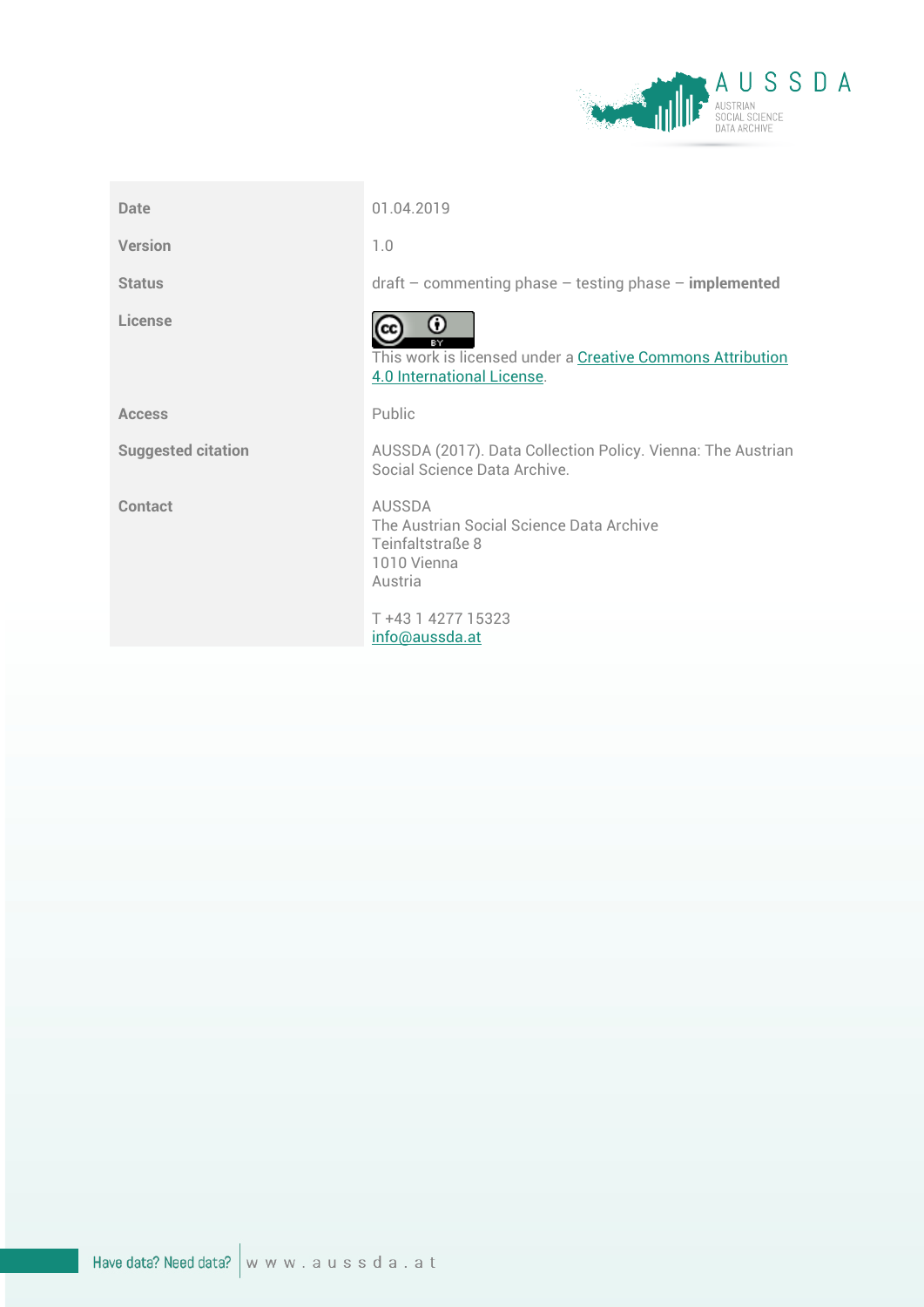

# Introduction

AUSSDA – The Austrian Social Science Data Archive is a core social science research infrastructure in Austria, offering research data and high quality, sustainable, and easy-to-use solutions for archiving digital data, along with world-wide access. It has a mandate from the Austrian Federal Ministry of Education, Science and Research (BMBWF) to archive and distribute social science data for all interested users in Austria. Being the official Service Provider for Austria, AUSSDA participates in the European Open Science Cloud through its participation in the Consortium of European Social Science Data Archives (CESSDA ERIC). Currently, AUSSDA has offices at the Universities of Vienna, Graz, and Linz.

The archive ensures that data can be deposited and made available for reuse to benefit science and society. The archive stands for integrity and authenticity in data archiving and promotes ethical research principles. It supports the open data movement and works towards maximizing the potential for data use.

This document outlines the principles determining the collection and the development of AUSSDA. The policy acts as a reference, making the selection process transparent for data depositors.

### Criteria for inclusion in the collection

### Data criteria

Data collected by AUSSDA are primarily digital quantitative social science data, accompanied by sufficient documentation, outlining the research specifications, and adhering to scientific and ethical standards. The data or the depositor should have a link to Austria. Archiving data has the purpose of allowing: (1) secondary use in research, (2) validation of published results, (3) access to data for teaching, learning, and as a valuable source of information for any interested citizen, or (4) safe storage and distribution.

A best practice in dealing with research data is to adhere to the FAIR principles (**F**indable, **A**ccessible, **I**nteroperable and **R**eusable).[1](#page-2-0) Data should be adequately described, using standardized documentation procedures where possible. Research data should ideally be accessible as open data, available for sharing and reuse. Due to legal requirements, not all research data can be open, but best practice is to make data "as open as possible, as closed as necessary".[2](#page-2-1)

1

<span id="page-2-0"></span><sup>&</sup>lt;sup>1</sup> Wilkinson, M. D., et al. (2016). The FAIR Guiding Principles for scientific data management and stewardship. *Scientific Data*, *3*, 160018. doi: [10.1038/sdata.2016.18](https://doi.org/10.1038/sdata.2016.18)

<span id="page-2-1"></span><sup>2</sup> European Commission. (2017). *Guidelines on FAIR Data Management in Horizon 2020*. Retrieved from [https://ec.europa.eu/research/participants/data/ref/h2020/grants\\_manual/hi/oa\\_pilot/h2020](https://ec.europa.eu/research/participants/data/ref/h2020/grants_manual/hi/oa_pilot/h2020-hi-oa-data-mgt_en.pdf) [hi-oa-data-mgt\\_en.pdf](https://ec.europa.eu/research/participants/data/ref/h2020/grants_manual/hi/oa_pilot/h2020-hi-oa-data-mgt_en.pdf)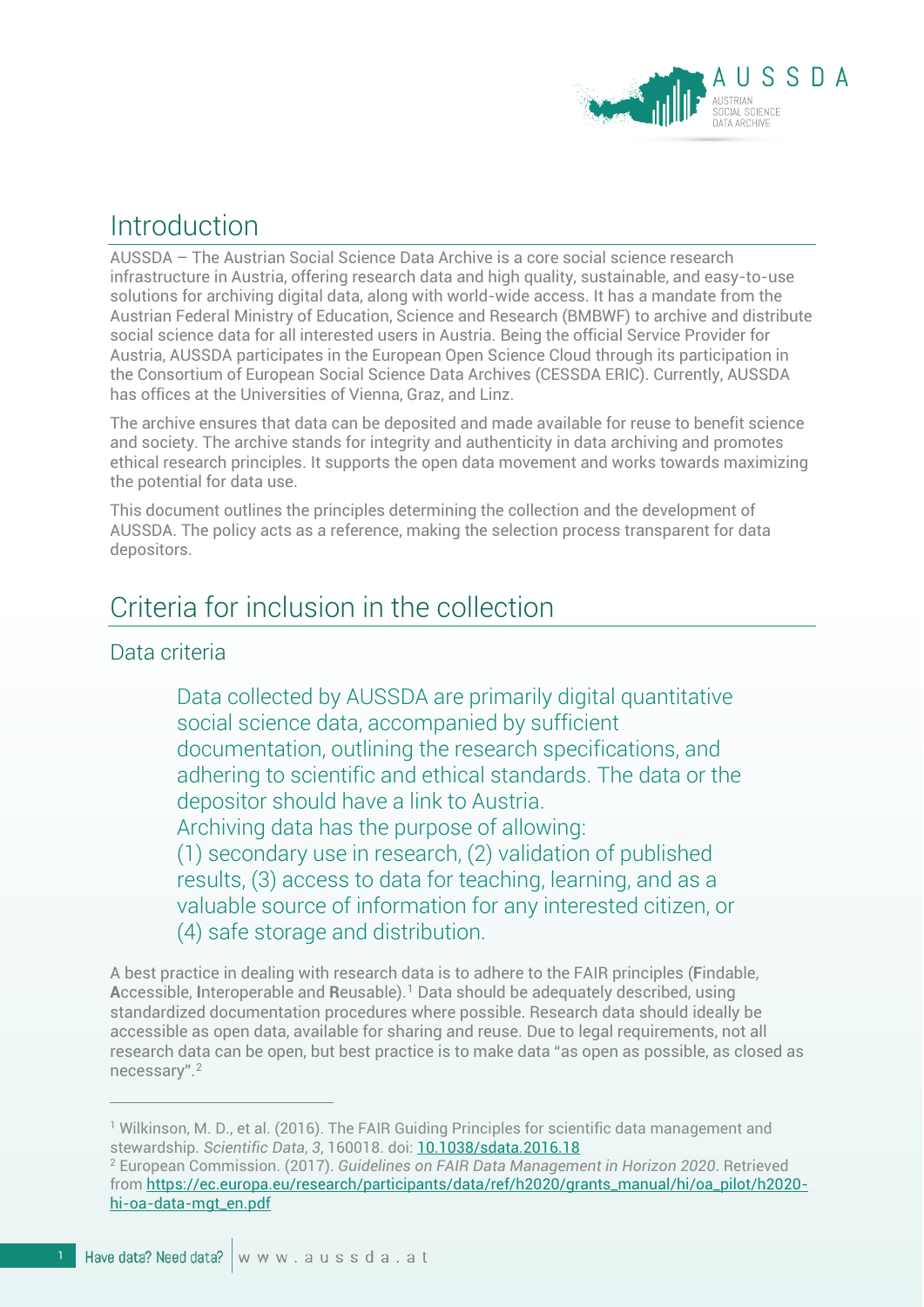

AUSSDA's main priority is in collecting digital quantitative social science data. AUSSDA accommodates various methods of data collection such as surveys, content analyses, experiments, and others. Other data types than digital quantitative data are added to the collection if they provide valuable scientific insight for the archive's designated community.

All data that are made available must be in accordance with data protection law and intellectual property rights. The data must be provided in standard formats and be accompanied by metadata and documentation following the archive's standards, outlining the technical and methodological aspects of the dataset.

AUSSDA has the right to refuse to archive data as outlined in the terms of service and deposit contracts. [3](#page-3-0) Reasons include that the data do not originate from social sciences or social science methods. In such a case, AUSSDA might inform depositors about other archive options. Other reasons to decline storage of data can be: insufficient documentation, no agreement with respect to access and dissemination conditions, outdated formats of files, non-digital data or possible financial claims of the depositor or other license holders.

In order for data to be selected in the collection, the data or the depositor should have a link to Austria, may it be through the collected data or through the background of the researcher:

#### EXAMPLES

(A) A group of researchers based at different Austrian universities in cooperation with Austrian non-university research organisations would like to deposit their data on *Migration Patterns in South America* at AUSSDA. Since the depositors have a link to Austria, the data meet the general inclusion criteria.

(B) A research project based in Lithuania conducts a comparative content analysis on governmental policies in 10 international countries, one of them is Austria. Since the data is linked to Austria, the data can be archived at AUSSDA.

#### Target disciplines

AUSSDA archives data from all disciplines of the social sciences. Examples include political science, sociology, media and communications, economics and business, educational sciences, law, psychology, social and economic geography, public health, demography, contemporary and social history, as well as other social sciences or interdisciplinary studies.

#### The data depositors

Our archiving services are tailored for use by social scientists, including professors, senior and junior researchers, doctoral candidates, students and researchers from research institutions (universities, public as well as private institutions), federal and provincial institutions and other public or commercial sources (e.g. market research).

Nevertheless, anyone can deposit data for reuse. The data depositor must have all necessary rights to share the data with AUSSDA and to make them publicly available for reuse. This includes the right to publish the data and documentation under the chosen licenses. This might also include having obtained consent from study participants, funding agencies or third parties who might also hold certain rights to the datasets or documentation. By depositing and archiving data, a depositor affirms that scientific standards and ethical principles were followed. The data depositor must also adhere to applicable laws and ethical guidelines when preparing data for sharing and reuse.

 $\overline{a}$ 

<span id="page-3-0"></span><sup>3</sup> <https://aussda.at/en/terms-of-service/>